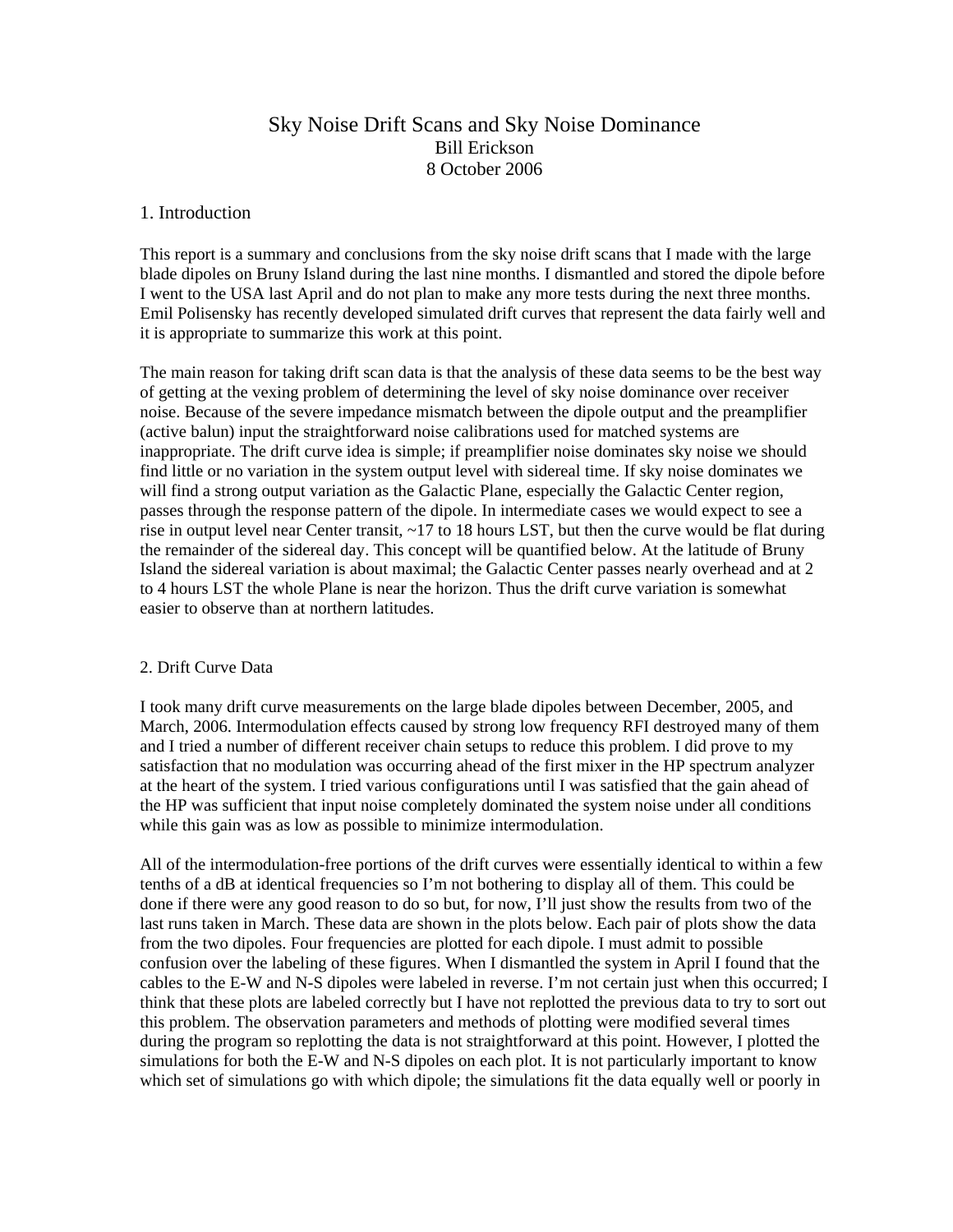either case. I may reassemble the dipole and take another set of drift curve early next year in order to obtain a completely definitive set of data.

### 3. Simulated Drift Curves

Emil developed the drift curve simulations shown in the figures below. They are the latest in a series simulations of ever increasing sophistication. Such simulations require that the dipole response pattern at each frequency be convolved with a map of the Galactic background visible from the site. He used EZNEC to generate the response patterns with the dipole assumed to be over real ground with dielectric constant of 13 and a conductivity of 0.005 Siemens/m. This dielectric constant is about average for dry sandy or rocky soil . Maps of New Mexico also suggest that ground conductivities will vary from 0.004 S/m to 0.015 S/m. These ground parameters may not be ideal for Bruny Island and this might cause some small errors in the simulations.

To produce the necessary Galactic background maps, Emil used the 408 MHz map of Haslam et al (1995) scaled to the observed frequency using spectral indices given by Platania et al (2003).

### 4. Drift Curve Plots

The data plotted below were made from 128 point spectra obtained with my RFI avoidance spectrometer at the rate of one scan per minute. Each frequency point was observed for 20 ms with a bandpass of 30 kHz. Each point in the displayed spectrum consists of an average of data from five scans and five frequency points, i.e. 25 data points, centered on the time and frequency shown.

In the plots below, the noisy lines are the data; the smooth green lines are simulations for the E-W dipole and the blue lines are simulations for the N-S dipole.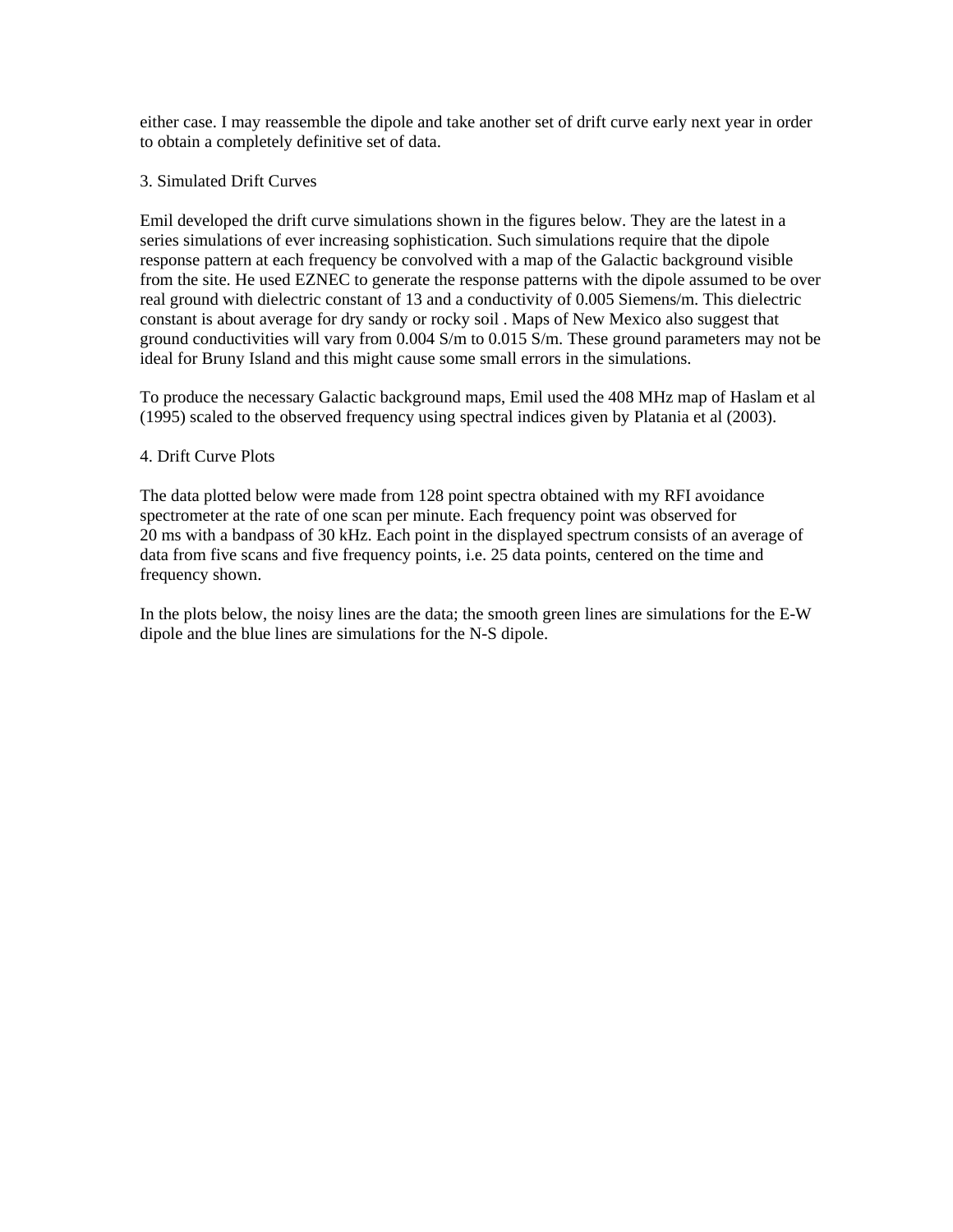

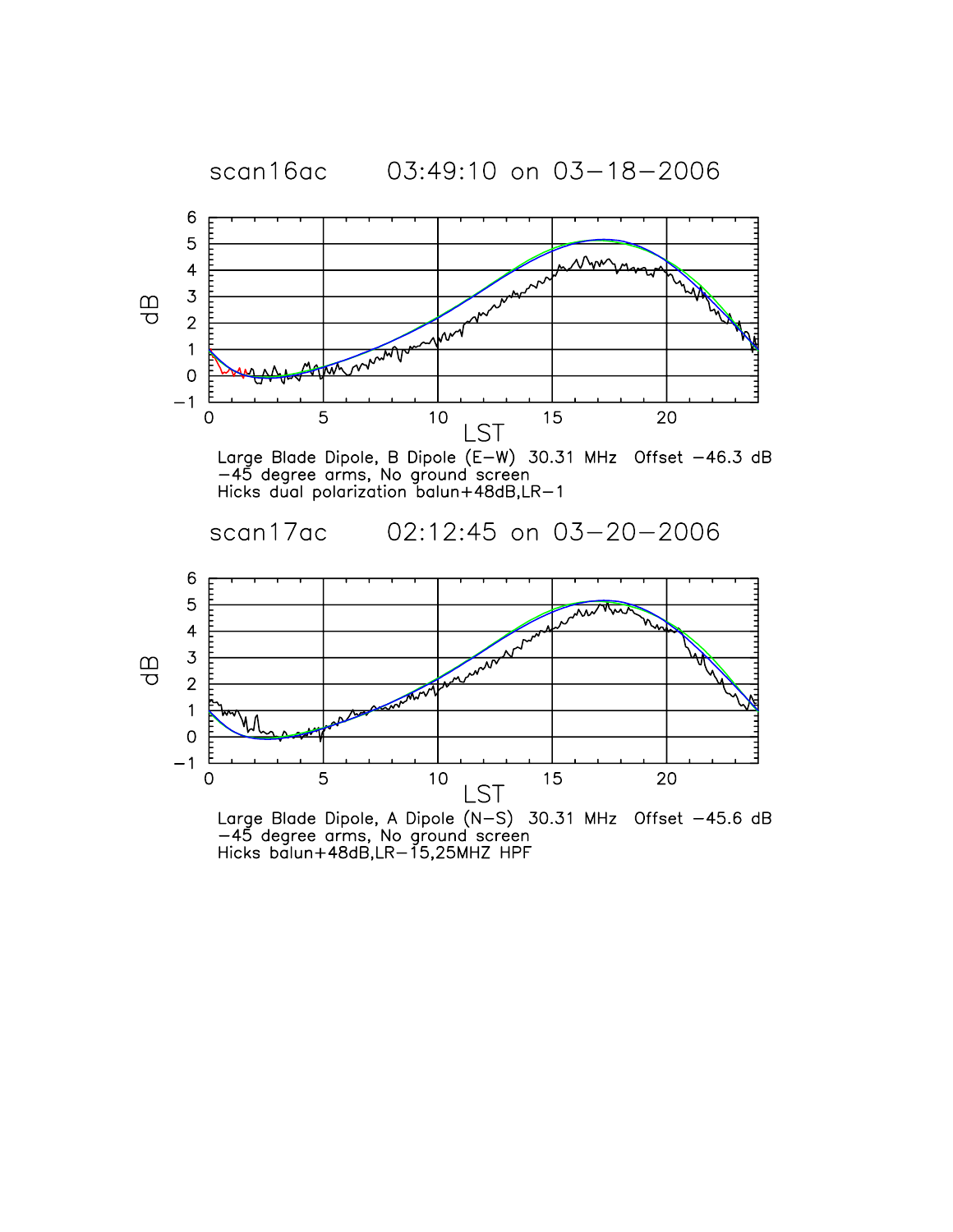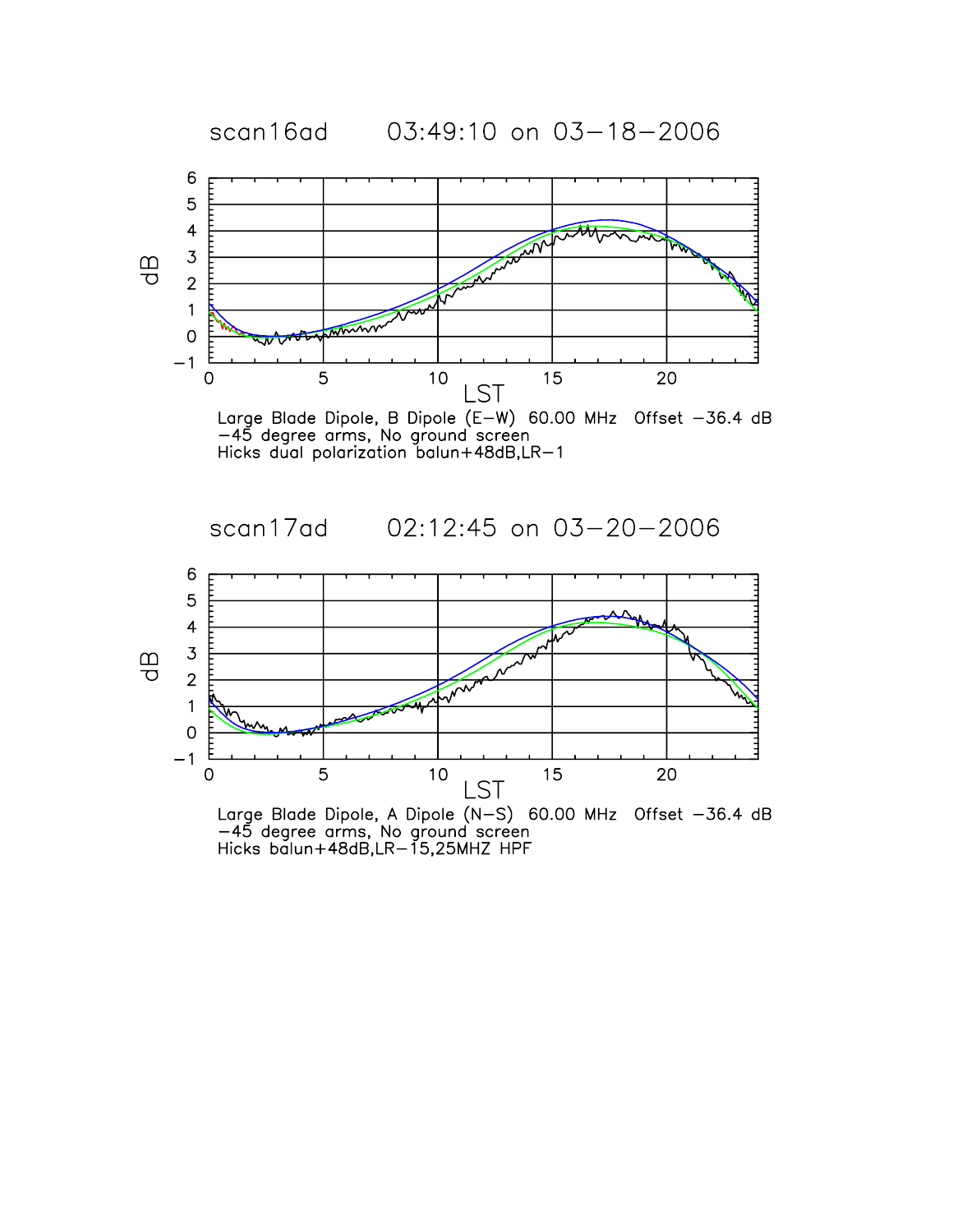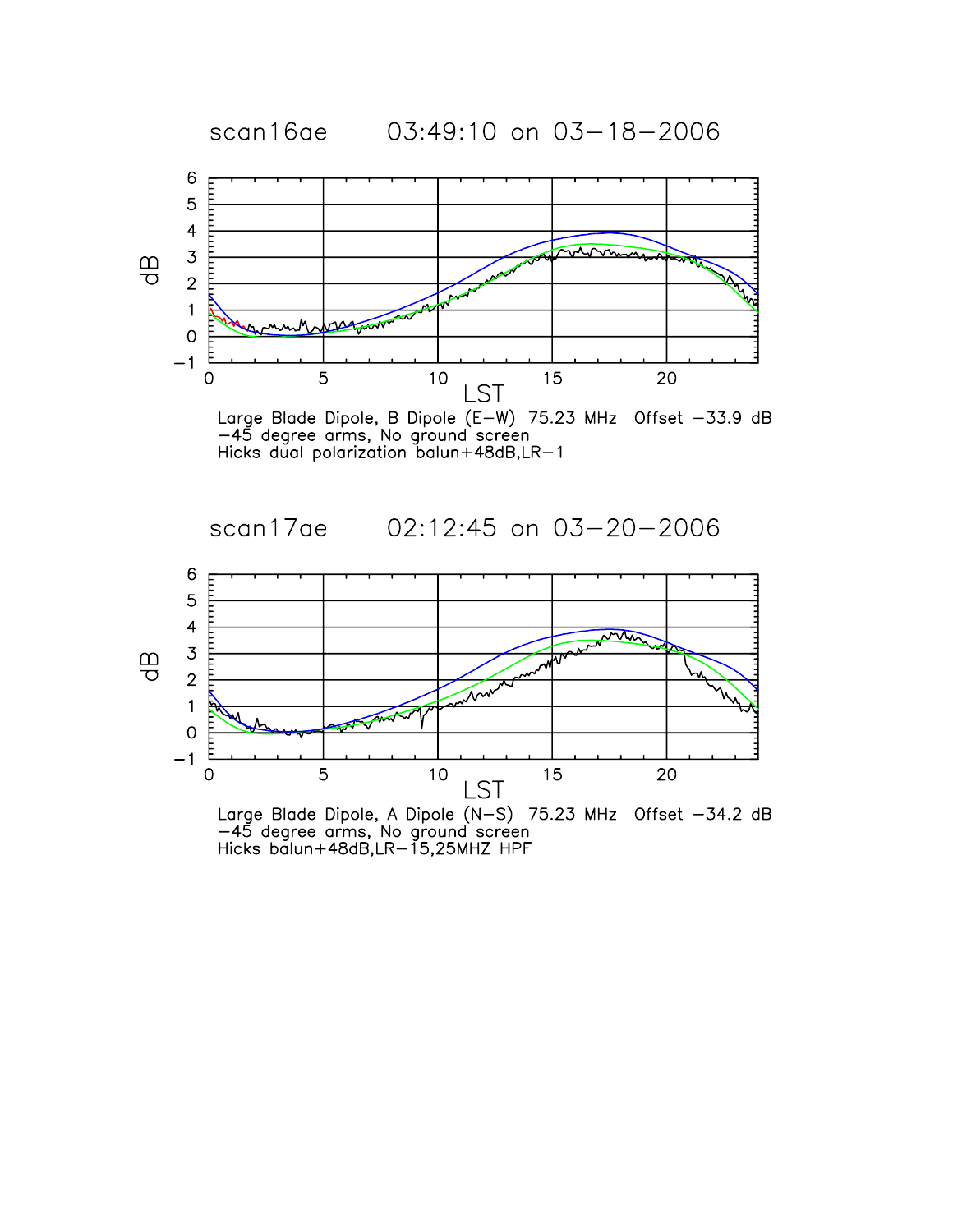

#### 5. Discussion and Conclusions

The plots show that the data and the simulations agree quite well. In no case is there an obvious flattening of the observed drift curve near its minimum, as would be expected if the sky noise dominance were low. At 30 MHz the data maxima are significantly below the simulations. At this frequency the sky noise is so intense that there must be high sky noise dominance and, presumably, this difference is caused by the significant HII absorption along the Galactic plane that is not modeled. The 60 MHz data and simulations agree the best, as might be anticipated since HII absorption is low at this frequency and the dipole response pattern is simple. At 75 MHz and 85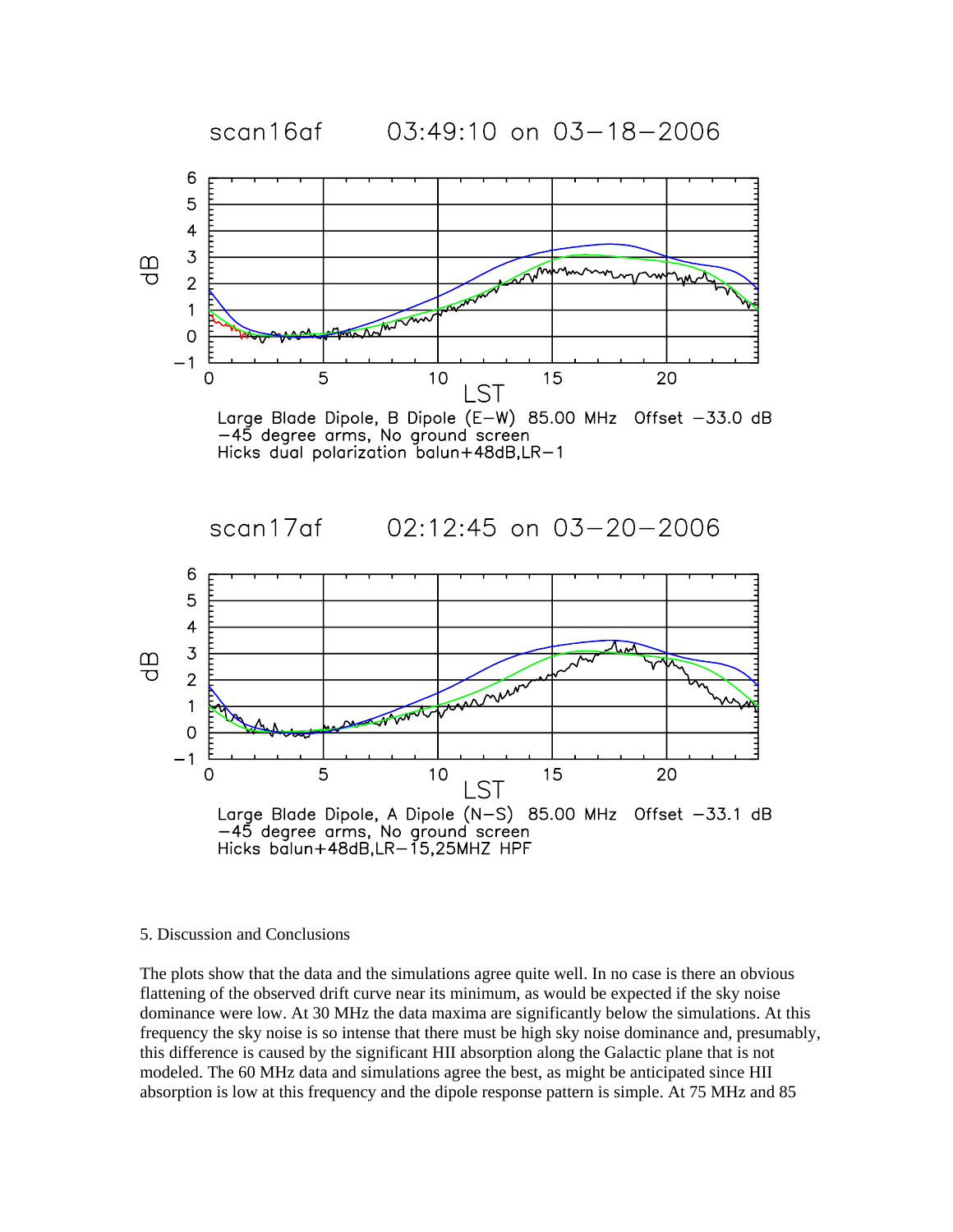MHZ the fits are not very good. At these frequencies the dipole response patterns are becoming somewhat complex and, perhaps, EZNEC does not model them very well. Never-the-less, the peaks of the observed curves and the simulations are within 0.3 dB to 0.6 dB of each other.

The analysis of these drift curves can be made semi-quantitative:

Let,  $N =$  the (constant) balun noise contribution to the drift curve  $S1 =$  the sky noise contribution at the maximum of the drift curve  $S2 =$  the sky noise contribution at the minimum of the drift curve  $S1 + N =$  the output level at maximum  $S2 + N =$  the output level at minimum  $D = S2/N$ , is the sky noise dominance at minimum

 $R = (S1+N) / (S2+N)$ , is the measured ratio between the maximum and minimum of the drift curve

 $Ro = S1 / S2$ , is the value of R if N = 0, i.e. infinite sky noise dominance; it is basically an unknown but it may be estimated from the simulations.

Consider R as defined above. Dividing the numerator and denominator by S2,

$$
R = (S1 / S2 + N / S2)/(1 + N / S2) = (Ro + 1/D) / (1 + 1/D)
$$

A bit of algebra leads to,

$$
D = (R - 1) / (Ro - R)
$$

R is measured, and we can estimate Ro from the simulations.

In the ideal case of very high dominance,  $R \sim Ro$  and the denominator,  $(Ro - R)$ , approaches zero so that the exact value of D cannot be determined.

The fit between the data and the simulations at 75 MHz and 85 MHz is not good enough to warrant any detailed quantitative analysis but one can make crude estimates.

Making an eyeball average of the two dipoles at 75 MHz I get  $R \sim 3.45$  dB = 2.21 and  $Ro \sim 3.70$  dB  $= 2.34$ . These values lead to

 $D = 1.21 / 0.131 = 9.3 = 9.7$  dB at 75 MHz

At 85 MHz I get R  $\sim$  2.80 dB = 1.905 and Ro  $\sim$  3.2 dB = 2.098, and with these values,

 $D = 0.905 / 0.184 = 4.9 = 6.9$  dB at 85 MHz

The main consequence of a limited value for D is that it increases the integration time required to reach a given signal-to-noise ratio in an output map. We can easily estimate the ratio of the time required to obtain a given sensitivity with the real system, T, to the time required by an ideal, completely sky noise dominated system, To, to be

$$
T / To = (1 + 1/D)^2
$$